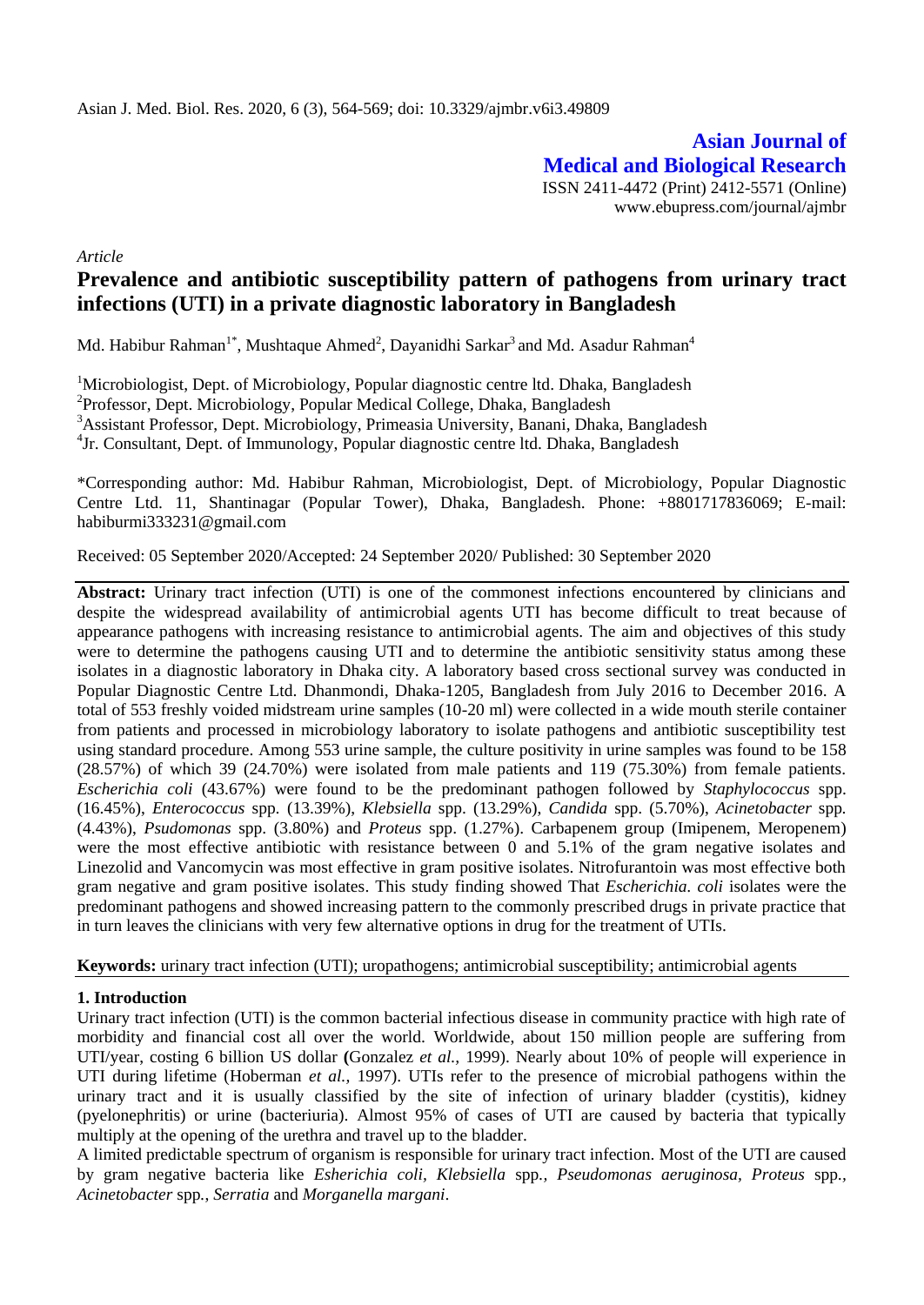UTI also caused by Gram positive bacteria like *Enterococcus* spp*., Staphylococcus* especially coagulase negative *Staphylococci* and *Streptococcus agalactiae* (Shaaban *et al*., 2012**)**. UTI is much more common in Women than in men due to anatomical and physiological reason; by virtue of its position urogenital tract is more vulnerable to bacterial infection caused by internal and external flora.

Studies from India, Navaneeth *et al.,* 2002, Bangladesh, Iqbal *et al.,* 1997 and Nepal, Srinivassa *et al.,* 199 have reported an increased resistance of the urinary pathogens to commonly used antibiotics. The aim of this study was to determine microbial etiologic agents responsible for urinary tract infection and to evaluate them in vitro susceptibility pattern to commonly used antimicrobial agents in a private practice set up of Dhaka city. This study is important for clinicians in order to facilitate the effective treatment and management of patients with symptoms of urinary tract infection.

### **2. Materials and Methods**

### **2.1. Study design**

A prospective cross-sectional study was conducted in the dept. of Microbiology, Popular Diagnostic Centre Ltd. Dhaka, Bangladesh. Total 553 samples were collected during this study period from July 2016 - Dec 2016.

### **2.2. Inclusion/Exclusion criteria**

Study population consisted of all the patients who visited the concerned laboratory for urine culture examination.

### **2.3. Sample collection and processing**

Study population were instructed on how to collect clean-catch mid-stream urine into sterile container after carefully cleaning the genitalia, especially around the opening the urethra. Samples were collected wide mouthed, leak proof container supplied by the laboratory and brought to the laboratory as early as possible, usually within 1 hour after collection.

### **2.4. Microscopy**

The urine samples were mixed thoroughly, centrifuged and examined microscopically for wet mount preparation.

#### **2.5. Culture**

A calibrated sterile Nicrome wire loop for the semi-quantitative method was used for the plating. It has a 4 mm diameter to deliver 0.01 ml. A loopful of the well mixed urine sample was inoculated on Hi-Chrome (Himedia, India), MacConkey and Blood agar media (Mast diagnostic, UK) and then incubated at  $37^{\circ}$ C aerobically for 24 hrs and for 48 hrs in negative cases.

They were then examined for bacterial growth. A significant bacterial count was taken as any count equal to or in excess of 100,000 CFU/ml. A less than 100 CFU/ml was interpreted as negative.

#### **2.5.1. Cultural observation**

Color, size, and colony morphology are observed from the incubated plates.

#### **2.5.2. Microscopic examination of pathogens**

Slides were prepared from each different colonies observed on the plates and gram staining was performed. The results such as the gram positive or gram negative, shape of the bacteria are observed from the examinations.

#### **2.6. Biochemical examination**

The selected colonies based on the cultural, microscopic and microbiological examinations, were subjected to biochemical examination (starch hydrolysis, lipid hydrolysis, casein hydrolysis, triple sugar iron agar test, oxidase test, catalase test, nitrate reduction test, indole production test, methyl red test, voges-proskauer test, citrate utilization test, urease test) for confirmation of the pathogens (Cheesbrough, 2006).

#### **2.7. Antibiotic susceptibility testing**

In the present study antimicrobial susceptibility testing was done on Mueller-Hinton agar media (Mast diagnostic, UK) using disk diffusion (Kirby Bauer's) method according to the Clinical Laboratory Standard Institute (CLSI) guidelines using the following antimicrobial agents: Ampicillin 10 µg, Amikacin 30 µg, Aztreonam 30 µg, Cefepime 30 µg, Ceftriaxone 30 µg, Ceftazidime 30 µg, Cefixime 5 µg, Cefoxitin 30 µg,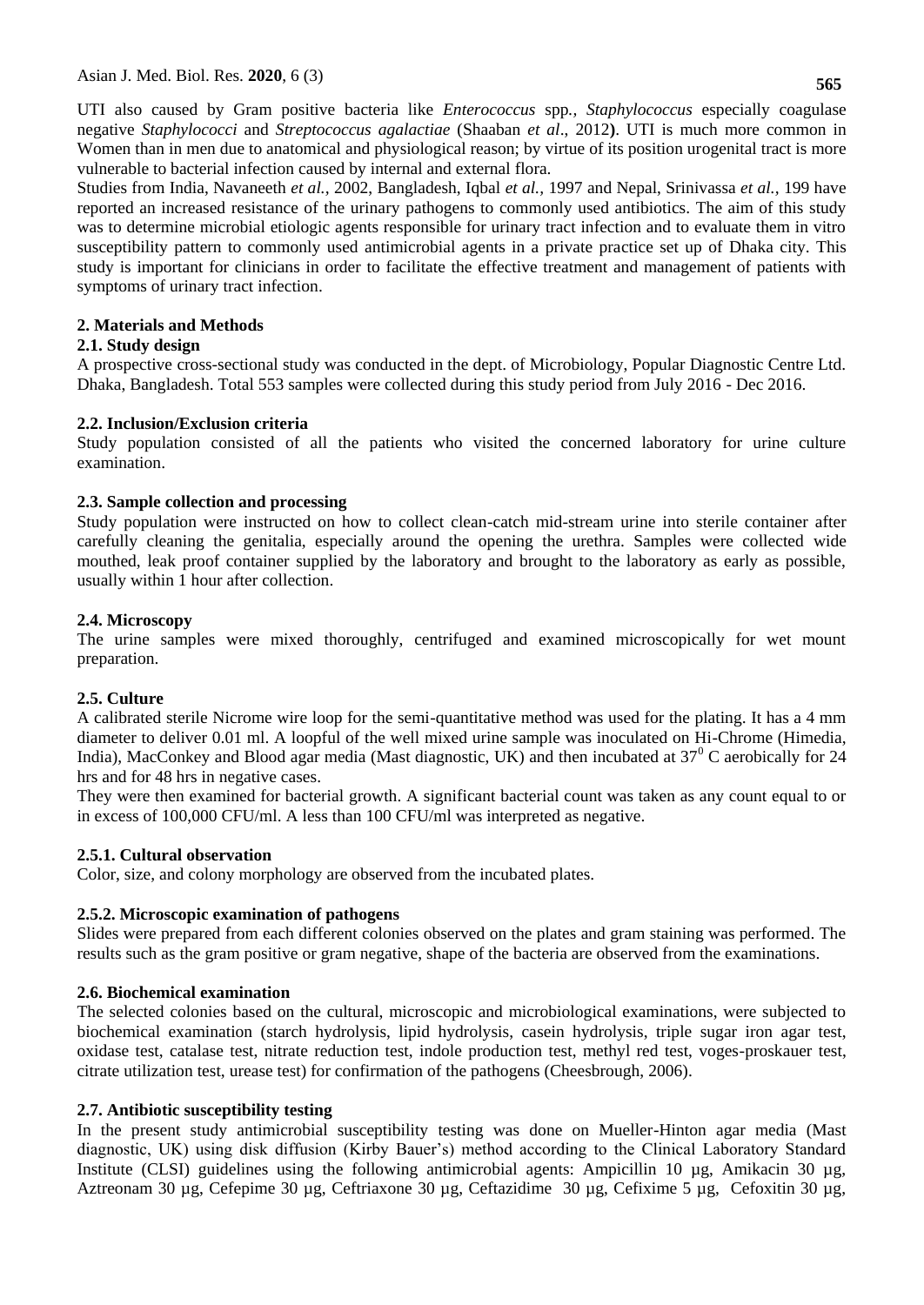Cloxacillin 5 µg, Cotrimoxazole 25 µg, Ciprofloxacin 5 µg, Imipenem 10 µg, Gentamicin 10 µg, Meropenem 10 µg, Netilmicin 30 µg, Nitrofutantion 300 µg, Levofloxacin 5 µg Vancomycin 30 µg, Linezolid 30 µg, Netilmicin 30 µg, Penicillin 10 µg. Reference strains of *E. coli* ATCC 25922 and *S. aureus* ATCC 25923 were used for quality control for antimicrobial susceptibility tests (CLSI, 2014).

#### **2.8. Statistical analysis**

The statistical analysis of data was performed using Microsoft Excell-2011 version. Discrete values were expressed as percentage. Descriptive statistics were used to summarize patient characteristics and the prevalence of antimicrobial sensitivity.

### **3. Results**

Out of 553 urine samples, the culture positive  $(\geq 10^5 \text{ cfu/ml})$  was found 158 (28.57%) of which 39 (24.70%) were isolated from male patients and 119 (75.30%) from female patients and other 395 (71.43%) sample were negative or normal flora (Table 1).

|                 | Table 1. STOWER OF BETHE CHRIST AMONG THE STAY POPURATOR (H-COO). |              |                |  |
|-----------------|-------------------------------------------------------------------|--------------|----------------|--|
| Culture         | Frequency $(\% )$                                                 | Male $(\% )$ | Female $(\% )$ |  |
| Positive        | 158 (28.57)                                                       | 39 (24.68)   | 119 (75.32)    |  |
| <b>Negative</b> | 395 (71.43)                                                       | 155 (39.00)  | 241 (61.00)    |  |
| Total           | 553(100)                                                          | 194 (35.00)  | 360 (65.00)    |  |

## **Table 1. Growth of urine culture among the study population (n=553).**

Most of the patients were in age group of 21 to 40 years, which were 38 (17.92%) cases positive; among them 34 (98.12%) were female and 4 (1.88%) cases were male. In the age group of less than 20 years' female is also predominant than male which is 16 (61.54%) cases and 10 (38.46%) cases respectively. Overall female was more common than male, shown in Table 2.

|  |  |  |  |  | Table 2. Age and sex distribution of positive patient (n=158). |
|--|--|--|--|--|----------------------------------------------------------------|
|  |  |  |  |  |                                                                |

|            |     | THEY IS THEY WILL DUTE CHOILING WITH THE PODDER TO DEVICAL THE TOUR. |                |              |  |
|------------|-----|----------------------------------------------------------------------|----------------|--------------|--|
| <b>Age</b> | No  | Growth $(\% )$                                                       | Female $(\% )$ | Male $(\% )$ |  |
| < 20       | 105 | 26 (24.76)                                                           | 16(61.54)      | 10(38.46)    |  |
| $21-40$    | 212 | 38 (17.92)                                                           | 34 (98.12)     | 4(1.88)      |  |
| $41-60$    | 152 | 60 (39.47)                                                           | 48 (80.00)     | 12(20.00)    |  |
| 61-80      |     | 29 (37.66)                                                           | 19 (65.52)     | 10 (34.48)   |  |
| > 80       | −   | 5 (71.42)                                                            | 2(40.00)       | 3(60.00)     |  |

The most common isolates in this study have been the gram negative bacilli which accounts for 66.45% of the total positive isolates. In the gram negative bacilli, the predominant isolate was the *E. coli* (43.96%) followed by other bacilli like *Klebsiella* spp*.* (13.29%), *Acinetobacter* spp. (4.43%), *Pseudomonas* spp. (3.80%) and *Proteus*  spp. (1.27%) among the major isolates (Table 3). In gram positive organism identified was 27.85% which is followed by *Staphylococcus* spp*.* (16.45%) and *Enterococcus* spp*.* (13.39%). *Candida* spp*.* was responsible for (5.70%) of cases (Table 3).

|  |  | Table 3. Frequency of positive isolates with based on sex. |  |  |  |  |  |  |  |
|--|--|------------------------------------------------------------|--|--|--|--|--|--|--|
|--|--|------------------------------------------------------------|--|--|--|--|--|--|--|

| Name of the isolates |                          | Frequency $(\% )$ | Male $(\% )$   | Female $(\% )$ |
|----------------------|--------------------------|-------------------|----------------|----------------|
| <b>Gram negative</b> | E. coli                  | 69 $(43.67%)$     | 16 $(10.12\%)$ | 53 (33.55%)    |
| $(N=105)$            | Klebsiella spp.          | 21(13.29%)        | $3(1.90\%)$    | 18 $(11.39%)$  |
|                      | Acinetobacter spp.       | 7(4.43%)          | 2(1.27%)       | 5(3.16%)       |
|                      | Pseudomonas spp.         | $6(3.80\%)$       | $3(1.90\%)$    | $3(1.90\%)$    |
|                      | <i>Proteus</i> spp.      | 2(1.27%)          | $1(0.63\%)$    | 1(0.63%)       |
| <b>Gram positive</b> | Staphylococcus spp.      | 26(16.45%)        | $8(5.06\%)$    | 18 $(11.39%)$  |
| $(N=44)$             | <i>Enterococcus</i> spp. | 18 (13.39%)       | $3(1.90\%)$    | $15(9.50\%)$   |
| Fungus $(N=9)$       | Candida spp.             | $9(5.70\%)$       | $3(1.90\%)$    | $6(3.80\%)$    |
|                      | <b>Total</b>             | 158(100%)         | 39 (24.68%)    | 119 (75.32%)   |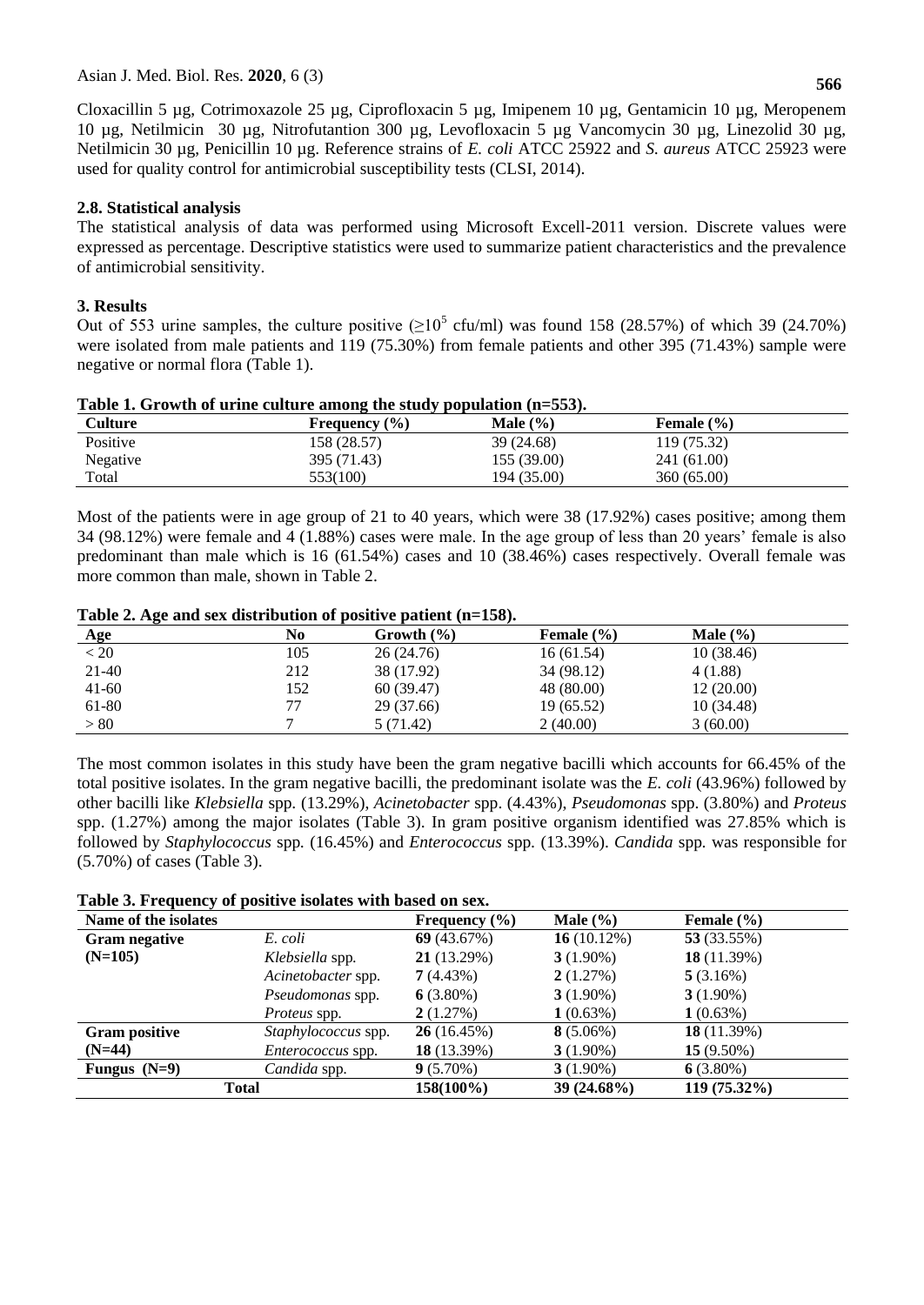|                   |             |            | <b>Gram negative isolates</b> |             |                |                          | <b>Gram positive isolates</b> |
|-------------------|-------------|------------|-------------------------------|-------------|----------------|--------------------------|-------------------------------|
| <b>Antibiotic</b> | E. coli     | Klebsiella | Acinetobacter                 | Pseudomonas | <b>Proteus</b> | <b>Staphyloccus</b>      | <b>Enterococcus</b>           |
| Susceptibility    | $n=69\,(%)$ | $n=21$ (%) | $n=7$ (%)                     | $n=6$ (%)   | $n=2(%)$       | $n=26$ (%)               | $n=18$ (%)                    |
| Ampicillin        | 3(4.34)     | 3(14.28)   | 0(0.00)                       | 0(0.00)     | 0(0.00)        | 2(7.69)                  | 16(88.88)                     |
| Cephradine        | 6(8.69)     | 5(23.80)   | 0(0.00)                       | 0(0.00)     | 1(50.00)       |                          |                               |
| Cefriaxone        | 21(30.43)   | 14(66.66)  | 2(28.57)                      | 2(33.33)    | 1(50.00)       | $\blacksquare$           |                               |
| Cefixime          | 20(28.98)   | 12(57.14)  | 1(14.28)                      | 0(0.00)     | 1(50.00)       | $\overline{\phantom{a}}$ |                               |
| Ceftazidime       | 43(62.31)   | 15(71.42)  | 3(42.85)                      | 3(50.00)    | 2(100.0)       | $\blacksquare$           |                               |
| Cefepime          | 47(68.11)   | 16(76.19)  | 4(57.14)                      | 4(66.66)    | 2(100.0)       |                          |                               |
| Imipenem,         | 65(94.20)   | 20(95.23)  | 6(85.71)                      | 5(83.33)    | 2(100.0)       | 25(96.15)                | 16(88.88)                     |
| Meropenem         | 65(94.20)   | 20(95.23)  | 6(85.71)                      | 5(83.33)    | 2(100.0)       | 25(96.15)                | 16(88.88)                     |
| Cotrimoxazole     | 26(37.63)   | 10(47.61)  | 1(14.28)                      | 0(0.00)     | 1(50.00)       | 12(46.15)                |                               |
| Gentamycin        | 53(76.81)   | 16(76.19)  | 5(71.42)                      | 4(66.66)    | 2(100.0)       | 22(84.61)                |                               |
| Netilmicin        | 58(84.05)   | 17(80.95)  | 5(71.42)                      | 5(83.33)    | 2(100.0)       | 23(88.46)                |                               |
| Amikacin          | 62(89.85)   | 19(90.47)  | 6(85.71)                      | 5(83.33)    | 2(100.0)       | 24(92.30)                |                               |
| Ciprofloxacin     | 27(39.13)   | 12(57.14)  | 2(28.57)                      | 2(33.33)    | 1(50.00)       | 11(42.30)                | 12(66.66)                     |
| Levofloxacin      | 30(43.47)   | 12(57.14)  | 2(28.57)                      | 2(33.33)    | 1(50.00)       | 12(46.15)                | 12(66.66)                     |
| Doxycycline       | 13(18.84)   | 8(38.09)   | 0(0.00)                       | 0(0.00)     | 0(0.00)        | 9(34.61)                 | 13(72.22)                     |
| Tertracycline     | 13(18.84)   | 8(38.09)   | 0(0.00)                       | 0(0.00)     | 0(0.00)        | 9(34.61)                 | 13(72.22)                     |
| Nitrofurantoin    | 61(88.40)   | 13(61.90)  | 6(85.71)                      | 4(66.66)    | 2(100.0)       | 22(84.61)                | 16(88.88)                     |
| Aztreonam         | 36(52.17)   | 13(61.90)  | 4(57.14)                      | 3(50.00)    | 2(100.0)       |                          |                               |
| Cefoxitin         | 53(76.81)   | 17(76.19)  | 5(71.42)                      | 4(66.66)    | 2(100.0)       | 18(69.23)                |                               |
| Cloxacillin       |             |            |                               |             |                | 18(69.23)                |                               |
| Tigecycline       |             |            |                               |             |                | 26(100.0)                | 18(100.0)                     |
| Lenizolid         |             |            |                               |             |                | 26(100.0)                | 18(100.0)                     |
| Vancomycin        |             |            |                               |             |                | 24(92.30)                | 16(88.88)                     |

| Table 4. Distribution of antibiotic sensitivity among the bacterial isolates. |
|-------------------------------------------------------------------------------|
|-------------------------------------------------------------------------------|

#### **4. Discussion**

This study provides valuable data to isolate and identify the pathogen which cause urinary tract infection and monitor the status of antimicrobial sensitivity among uropathogens to improve efficient empirical treatment. In addition to that the susceptibility pattern of these bacteria is very important to avoid development of drug resistant (Behzadi *et al.,* 2010). In our study isolation & identification of uropathogens were performed and 158(28.57%) urine sample showed significant growth of bacteria so, remaining majority 395 (71.43%) of the cases showed either insignificant bacteriuria or no growth with urine from the suspected cases of UTI.

This study resembles to the study conducted by Yusuf *et al.,* 2015 and Barber *et al.,* 2013 and they showed 28% significant bacterial growth.

The reason of low growth rate may be due to irrational use of antibiotic which is available in the local market in this country and these are given without prior culture and antibiotic sensitivity pattern. In addition to that, incomplete doses are another factor. Prior antibiotic therapy before sending urine sample for culture and sensitivity and other clinical conditions like non-gonococcal urethritis could be the factors responsible for insignificant bacteriuria or no growth. (Barber *et al.,* 2013).

In this study showed the prevalence was high in females than males for each isolates 75.31% and 24.68% respectively, so we can say strictly female suffers more than male from UTI. Other studies also showed that urinary tract infection was more common females. Akhter *et al.,* 2012 and Yusuf *et al.,* 2015 was found 71.6 % and 66.6% respectively.

It is well established that female is more commonly infected with UTI than male due to anatomical position of urethra, influence of hormone and pregnancy **(**Jones *et al.,* 1999) The international studies have shown that UTIs in women are very common; therefore, one in five adult women experience UTI in her life and it is extremely common, clinically apparent, worldwide patient problem.

The most frequently isolated species was *E. coli* 43.67% followed by *Staphylococcus* spp. 16.45%, *Enterococcus* spp. 13.39 %, *Klebsiella* spp. 13.29%, *Acinetobacter* spp*.* 4.43%), *Candida* spp*.* 5.70%, *Psudomonas* spp. 3.80% and *Proteus* spp. 1%. These results agree with Alshwaikh *et al.,* 2014 who found that *E. coli* (46.66%) followed by *Staphylococcus* spp*.* (15.8%), and also agree with Shaaban *et al.,* 2012 who found that *E. coli* 43% followed by *Klebsiella pneumonia* 14.1%, *Pseudomonas aeruginosa* and *Proteus mirabilis* 9.4%.

Among the different uropathogens, the most predominant organism was found to be *E. coli* 43.67 %, which is confirmed to the study done by Oluremi *et al*., 2011 and also in study conducted by Chakupurakal *et al.,* 2010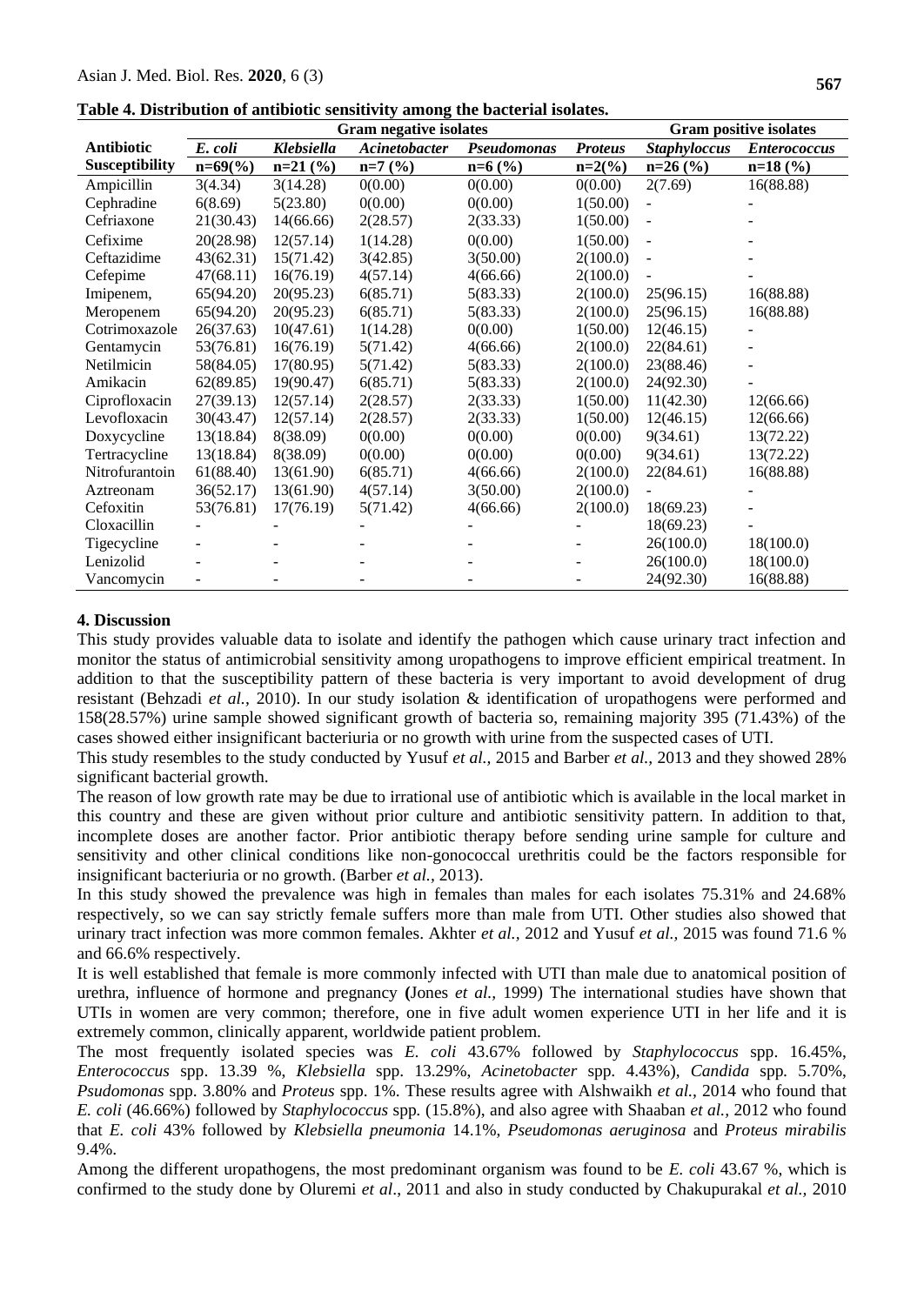where predominant organism was *E. coli* and in number of reports worldwide where the particular organisms is identified as most common uropathogens. The dominance of *E. coli* is followed by *Staphylococcus spp.* 16.45% in this study resembles to the study done by Jha *et al.,* 2005 which was the second most organisms causing UTI. In sectional study by University of Florida USA of a group of patient, 81 patients met the inclusion criteria of this study of these 81 patients 89% had UTI *E. coli* (Mcloughlin *et al.,* 2003).

Antibiotic susceptibility test reveals that higher percentage of susceptibility for Imipenem & Meropenem 96%, followed by Nitrofurantoin (88%), Amikacin (88%), Netilmicin (88%), shown in Table 4. This study resembles to the study conducted by Farjana *et al.,* 2009 where higher percentage of susceptibility was seen for amikacin (88%). Second is the nitrofurantoin which considered as an appropriate agent for first line treatment of community acquired UTIs.

Ampicillin was found to show the higher resistance rate (98%) which resembles to the study conducted by Nerukar *et al.,* 2012 which show that isolates of most of the species exhibited a high rate of resistance to ampicillin. Resistance to antibiotics develops due to its frequent misuse. (Nerukar *et al.,* 2012)

According to the above result, among antibiotics used for susceptibility test for gram negative bacteria, amikacin, netilmicin, and nitrofurantoin was found to be the most effective antibiotics followed by gentamicin, cefoxitin, cefepime and ceftazidime for the isolates respectively were sensitive.

In present study, *E. coli* and *Klebsiella* have maximum sensitive to nitrofurantoin. Almost all gram negative organisms are very less sensitive to cephlosporin and flouroquinolones groups, *Pseudomonas species* was found resistant against all commonly used and maximum sensitive was imepenem, meropenem. The results of present study show higher rate of resistance in a private diagnostic laboratory, which may be a result of the irrational use of antibiotics (Dund *et al.,* 2015).

*Staphylococcus* & *Enterococcus spp*. was sensitive to Linezolid (100%), Vancomycin (94%). This is comparable with works of Dund *et al.,* 2015. The antimicrobial susceptibility pattern confirms that most of the urinary isolates in our environment are resistant to the commonly used antibiotic including the cephalosporin and fluoroquinolones.

In particular, the high resistance of the gram negative isolates to the fluoroquinolones is worrisome as these are reserve drugs for treating resistance infections (Aderounmu *et al.,* 2006)

## **5. Conclusions**

A drug resistance among bacterial pathogen is an evolving process, regular surveillance and monitoring is necessary to provide physicians knowledge on the updated and most effective empirical treatment of UTIs. Periodic reassessment of in vitro susceptibility pattern of urinary pathogens to serve as a guide for antibiotic therapy since these organism exhibit resistances to first-line drugs used for UTI. In order to prevent resistance to antibiotics, the use of antibiotics should be kept under supervision, should be given in appropriate doses for an appropriate period of time.

In the present study, community-acquired UTI and nosocomial UTI were not been distinguished. This was the main limitation of the study.

## **Conflict of interest**

None to declare.

#### **Acknowledgements**

Authors are very much thankful to honorable Dr. Mostafizur Rahman, Managing Director & CEO, Popular Diagnostic Centre Ltd., Dhaka-1205 and Md. Shahi Mahmud, Branch Manager, Popular Diagnostic Centre Ltd., Shantinagar, Dhaka-1217 for providing necessary facilities and support.

#### **References**

Akhter S and MH Kabir, 2016. Bacterial isolates and drug susceptibility patterns of urinary tract infection at Shaheed Monsur Ali Medical College. Austin J. Microbiol., 2: 1012.

- Aderounmu T, 2006. Catheter associated urinary tract infection: aetiologic agent and antimicrobial susceptibility pattern in Ladoke Akintola University teaching hospital, Osogbo, Nigeria. Afr. J. Biomed. Res., 9: 141-148.
- Barber AE, JP Norton, AM Spivak and MA Mulvey, 2013. Urinary tract infections: current and emerging management strategies. Clin. Infect. Dis., 57: 719-724.
- Behzadi P, E Behzadi, H Yazdanbod, R Aghapour, MA Cheshmeh and DS Omran, 2010. A survey on urinary tract infections associated with the three most common uropathogenic bacteria. Maedica, 5: 111-115.